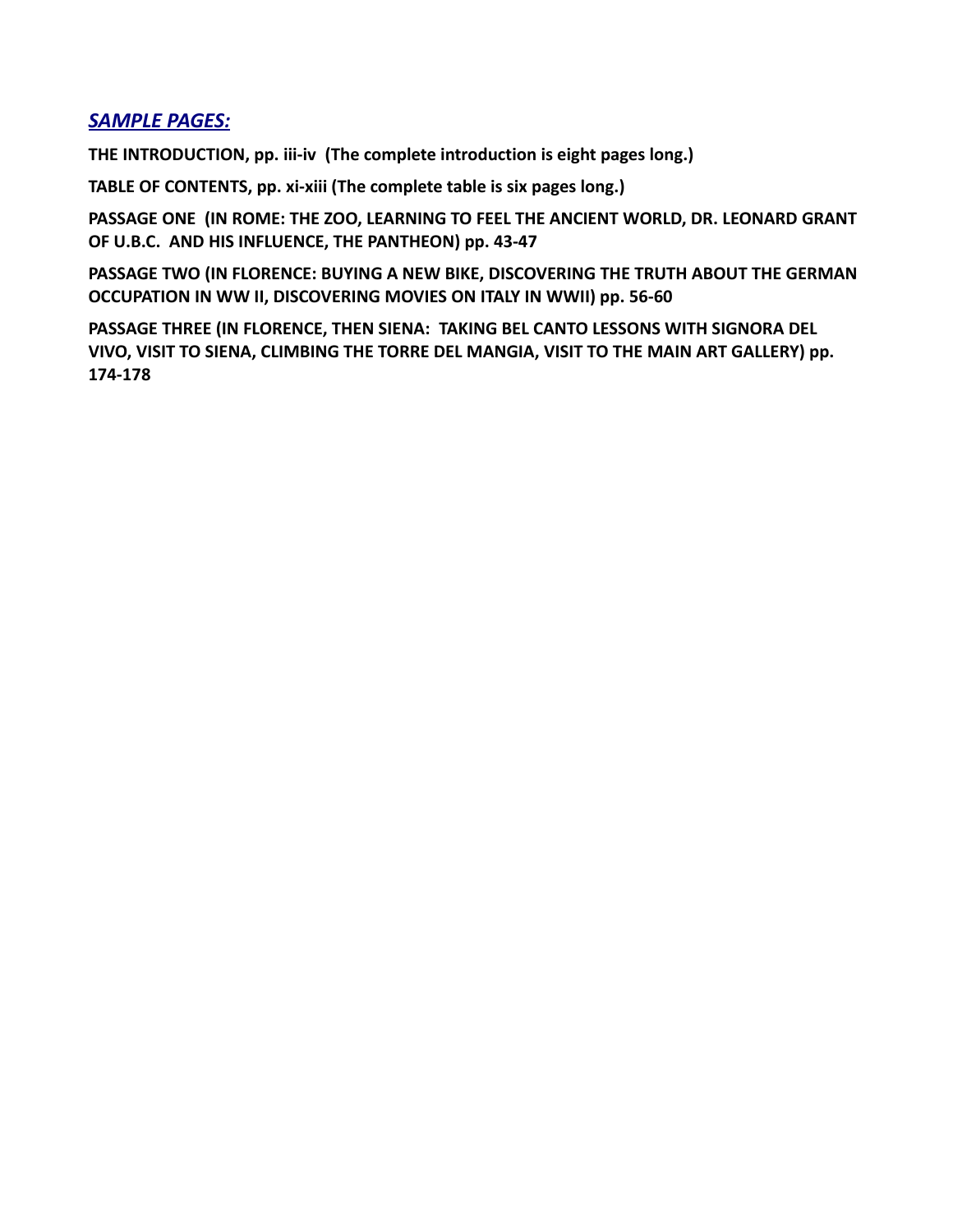# *Introduction*

# *THE SOURCES OF THIS BOOK AND HOW IT CAME TO BE*

The material in this book comes from a bundle of about ffty letters written in 1960-61 when I was studying in Florence thanks to a scholarship from the Italian government. The letters were written to my fancée who stayed in Vancouver to pursue her studies at UBC (the University of British Columbia). During the frst few months in Italy I missed her badly and tried to persuade her to join me. To my chagrin these efforts were in vain. Nevertheless I kept sending her detailed letters of my life in Italy. My purpose was to keep the fame of love alive; it was also to record my experiences and refect on them. I returned to Vancouver to discover that she had found a new love but that's another story and not mine for the telling. I respect her privacy and won't give her name; I have also omitted all passages of a very private nature.

Around November of 1960 my fancée got the bright idea of culling highlights from my letters, typing them up, and circulating them among friends and professors with whom we had studied. Dr. Grant, the professor of Latin whom I write fondly about in my letters was one of them. Dr. Rachel Giese of the Italian department was another. When I realized who was reading my letters I took extra care with them. According to my fancée they enjoyed reading of my

*Florence, Dante and Me* iii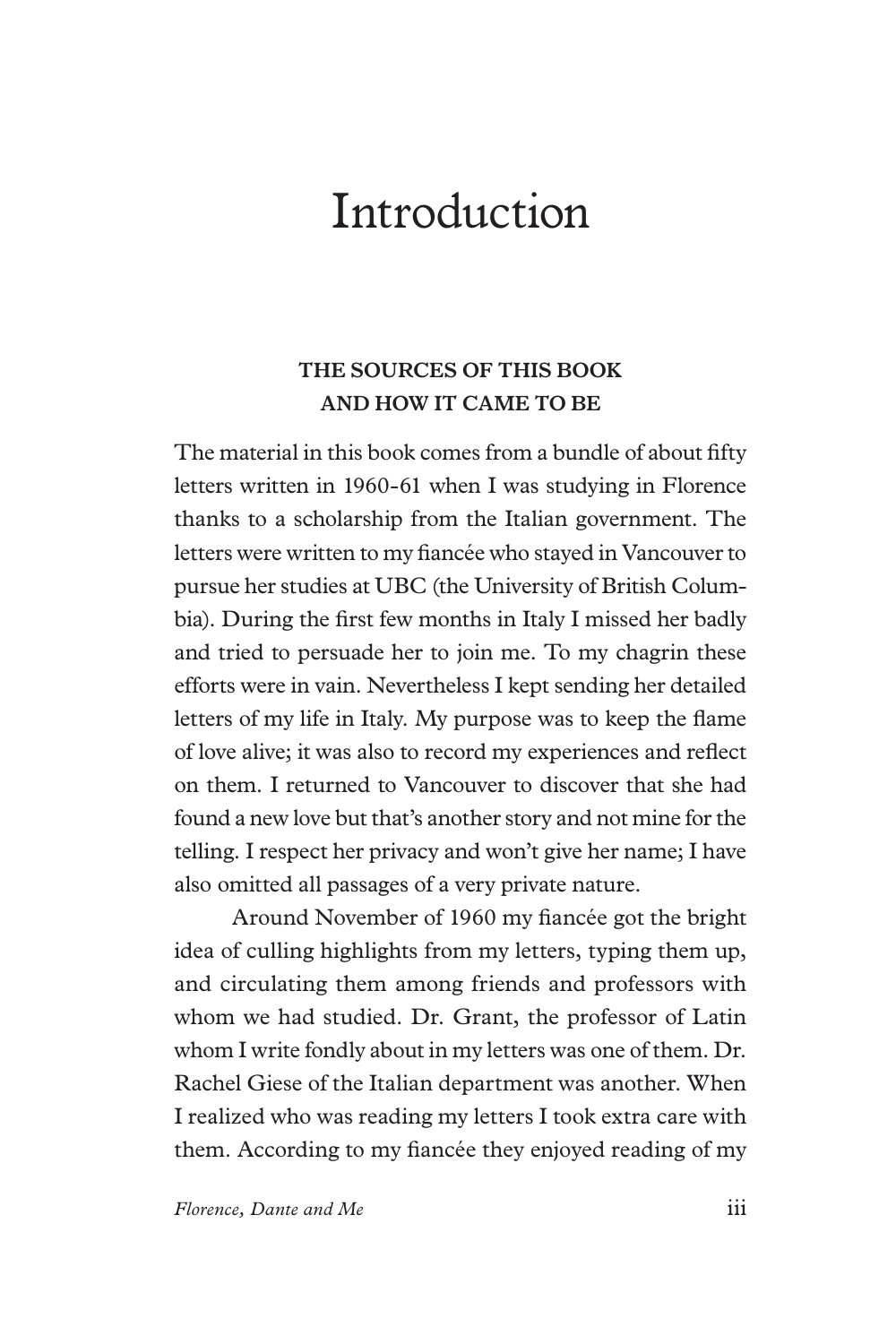adventures. This got me thinking: Hmm, maybe one day, with lots of revision, they could be made into a book. I could even add photos to make it more interesting.

Many years passed by. I got involved in my career. I took early retirement (1995) and started a new career as a writer and publisher. I wrote *Great songs for the English Classroom, Hot tips for real estate investors, Italian for the Opera, Operatic Italian* and *Love songs in Spanish for Enjoyment and learning*. I also published two books by my great-uncle, George Godwin (1889-1974): *The Eternal Forest* and *Why stay we here?*  (a memoir about World War I).The next book on my agenda was this one on my year in Italy. I would have been astounded if anyone in 1960-1 had told me that I would publish it in 2017, ffty-six years later.

As for the graphics in this book, I am glad that I kept photos of most of the people I got to know in Italy. You will fnd them throughout the book. I have also included photos to illustrate many of the things that impressed me: cities, buildings, paintings, sculpture, movies, books and landscapes. Many of the photos I have taken from a handsome tome called *Il Paesaggio italico nella Divina Commedia* (Italian Landscape in the Divine Comedy). Written about 1910, its stark black and white photos refect well the old Italy that I was getting to know in 1960-1.

Several things in this book were added in 2017: most of the photos, some comments in the text (these have been highlighted with brackets) and the copious footnotes. The footnotes often contain lengthy refections on issues raised in the original letters.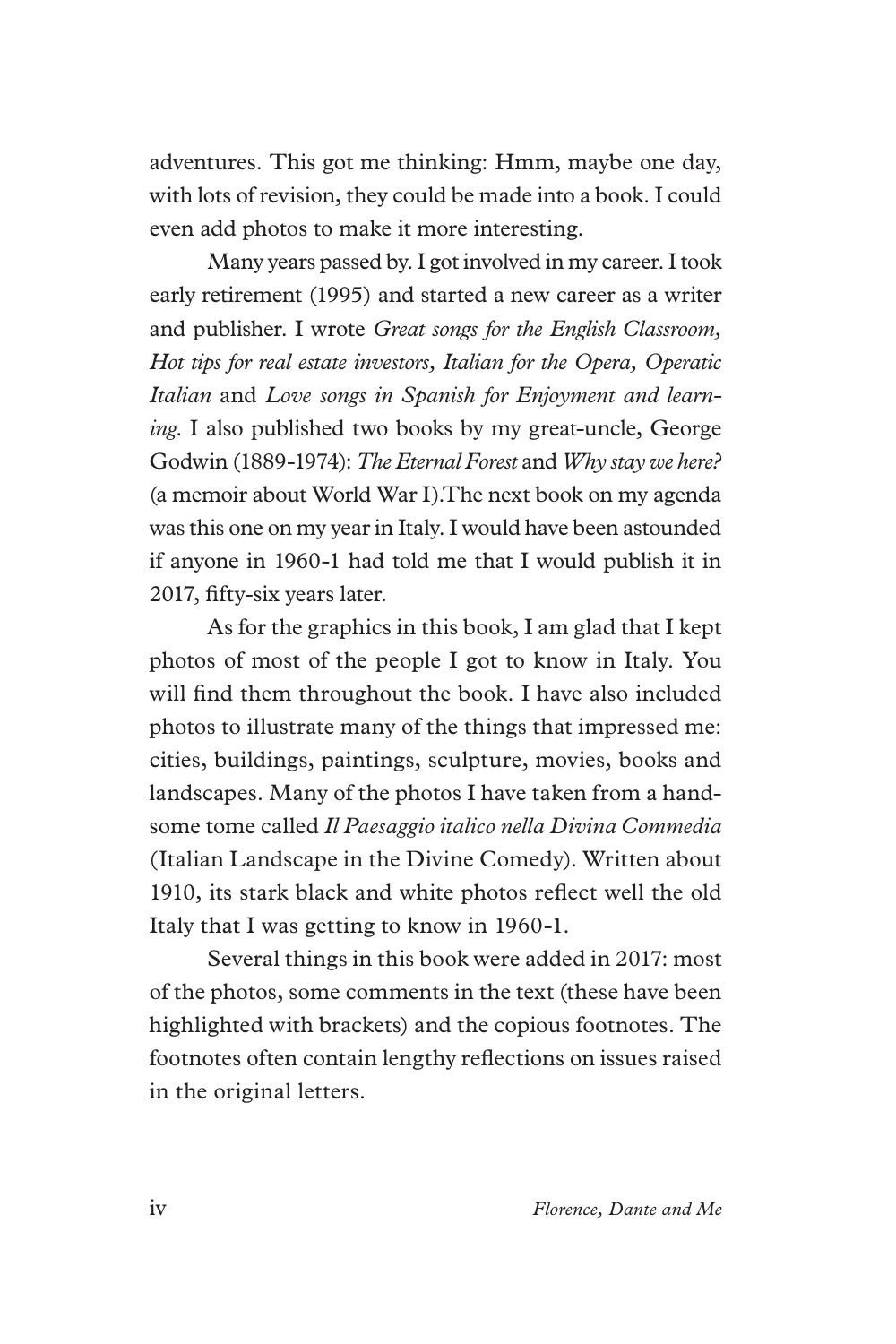# *Table of Contents*

| Introduction.<br>111                                                                                                  |
|-----------------------------------------------------------------------------------------------------------------------|
| 1960                                                                                                                  |
| July $25$ .<br>1                                                                                                      |
| Vancouver: summary of my summer, I am off<br>on a year long trip                                                      |
| July $30.$<br>2                                                                                                       |
| Quebec City: description of the city and Laval<br>University                                                          |
| August 7<br>4                                                                                                         |
| London, U.K.: description of trip to London via<br>Scotland, exploring London                                         |
| August 11, 1960.<br>5                                                                                                 |
| Perugia: Channel crossing, train to Perugia,<br>impressions of Perugia, visit to Urbino                               |
| 15<br>August 18.                                                                                                      |
| Perugia: description of University for foreigners,<br>I meet the Cambridge expert on history, the<br>Bianchi pensione |
| September 5.<br>20                                                                                                    |
| Florence: staying in artists' pad, Pitti Palace,<br>Robert Browning's house, La Rificolona, how<br>Italians dress     |
| September 16<br>28                                                                                                    |
| Perugia: playing soccer with Italians on the<br>street at night                                                       |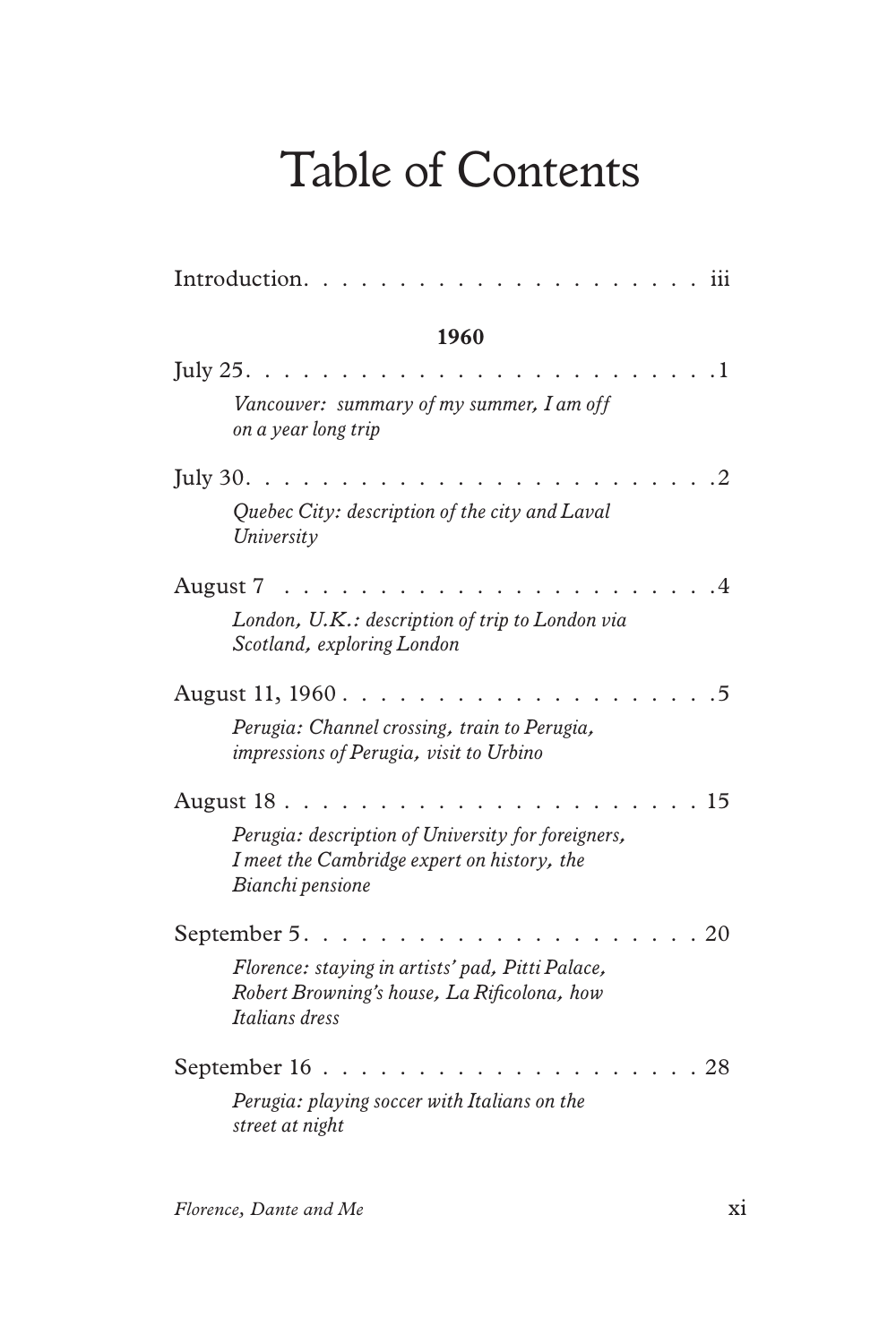| September 22                                                                                                                                                                                                              |  | 30 |    |
|---------------------------------------------------------------------------------------------------------------------------------------------------------------------------------------------------------------------------|--|----|----|
| Perugia: description of Italian bars                                                                                                                                                                                      |  |    |    |
| September 30                                                                                                                                                                                                              |  |    | 31 |
| Perugia: visit to Città di Castello to hear<br><b>Beethoven's Ninth Symphony</b>                                                                                                                                          |  |    |    |
| October 4                                                                                                                                                                                                                 |  |    | 33 |
| Perugia: description of Alfredo and Lorenzo<br>at the Bianchi pensione, Lorenzo gives me his<br>Divina Commedia                                                                                                           |  |    |    |
| October 6                                                                                                                                                                                                                 |  | 38 |    |
| Rome: Villa Borghese, Via Veneto, the zoo, the<br>Pantheon, Dr. Leonard Grant                                                                                                                                             |  |    |    |
| October 19                                                                                                                                                                                                                |  | 48 |    |
| Florence: description of my room at Ede<br>Parenti's place, three fellow lodgers, I give a<br>serenade from Guys and Dolls                                                                                                |  |    |    |
| October 25                                                                                                                                                                                                                |  |    | 54 |
| Florence: my discovery of Botticelli, the local<br>bookstalls, an alarming photo of a German army<br>atrocity, my new bike, discovery of Rossellini's<br>Paisà, Roma città aperta                                         |  |    |    |
| November 1                                                                                                                                                                                                                |  |    | 61 |
| Florence: visit to Berenson's villa, a political<br>rally, reading Dante in a spooky sanctuary, the<br>local bath house.                                                                                                  |  |    |    |
| November 6.                                                                                                                                                                                                               |  |    | 67 |
| Florence: visit to Pisa (I see my first war ruins),<br>a discussion with J on immortality, Dante<br>clarifies my inner life, how exposure to Italian<br>art is refining my overall taste, Michelangelo's<br><i>Brutus</i> |  |    |    |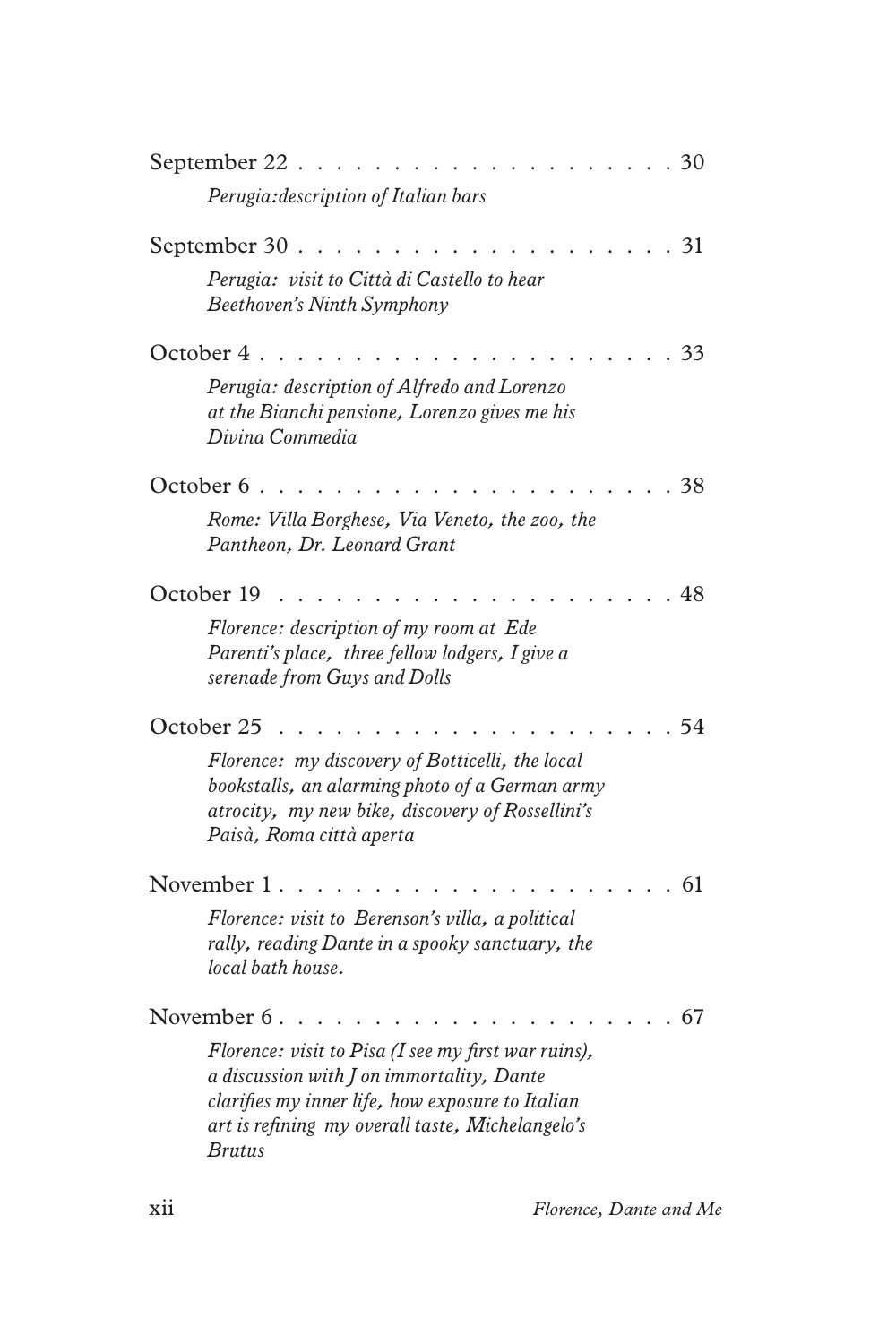| November 12<br>75                                                                                                                                                             |
|-------------------------------------------------------------------------------------------------------------------------------------------------------------------------------|
| Florence: my plan for the rest of the year,<br>I recite Dante with V. Gassman, I dream in<br>Italian for the first time                                                       |
| November 17<br>81                                                                                                                                                             |
| Florence: description of my daily bike ride to<br>the university, discussion with $J$ on when to visit<br>Europe                                                              |
| November 30<br>85                                                                                                                                                             |
| Florence: visit to Empoli to commemorate<br>Dante's Farinata                                                                                                                  |
| December 4.<br>88                                                                                                                                                             |
| Florence: Visconti's film, Rocco e i suoi fratelli<br>activates an old trauma, I encounter three<br>ugly North Americans, I discover the Palazzi<br>dictionary and Caravaggio |
| December 9.<br>95                                                                                                                                                             |
| Florence: the Marucelliana Library, Colonel<br>Cugiani, the poetry of Saint Francis                                                                                           |
| December 16<br>101                                                                                                                                                            |
| Florence: visit to Vancouverite Rick Bronsdon's<br>house up in the hills, Carlo Buti                                                                                          |
| December 23<br>104                                                                                                                                                            |
| Florence: week long trip to Bologna, Mantua,<br>Verona, Padua, Venice, Ferrara and Ravenna                                                                                    |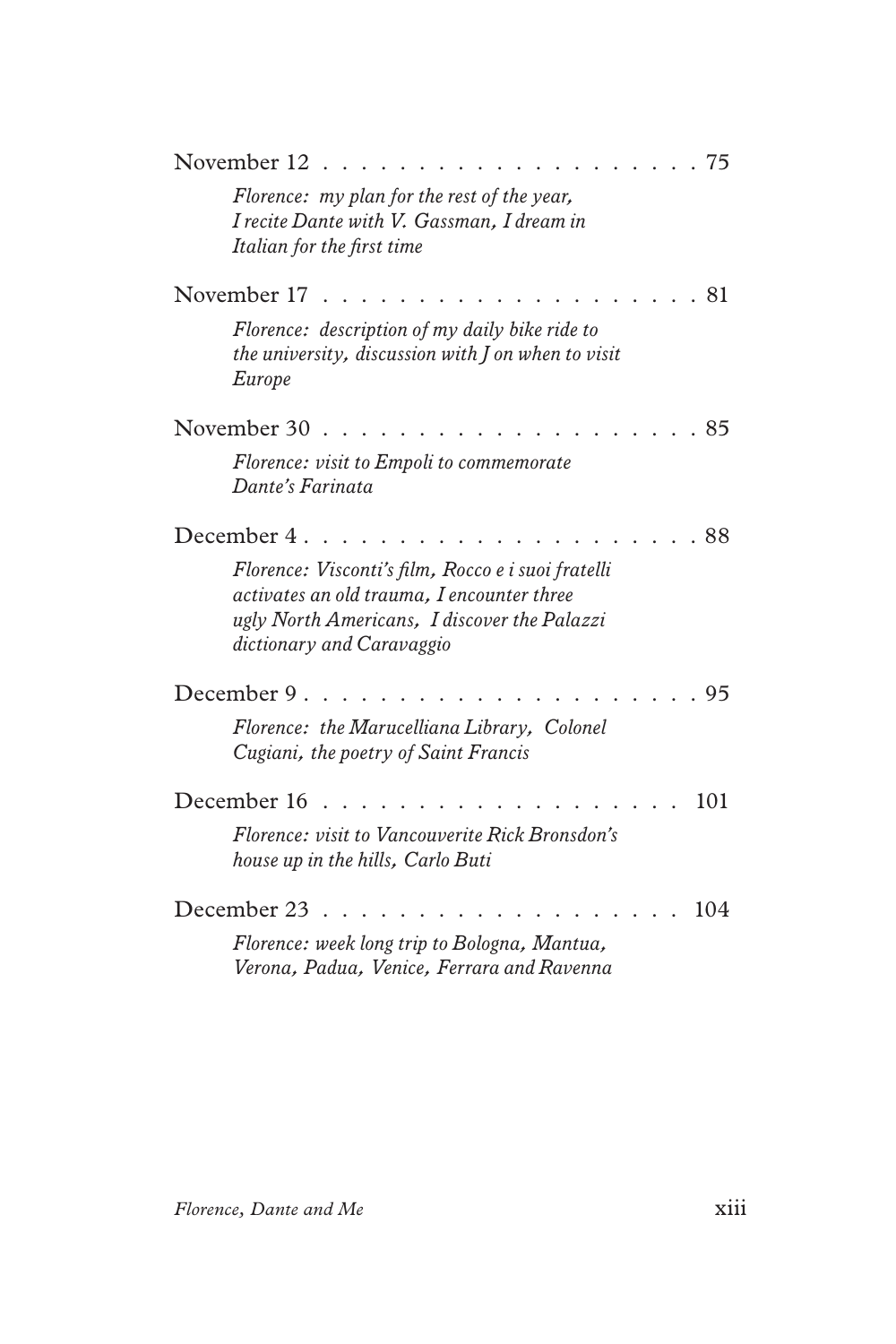impressed with the Parmigianino, of which I sent you a copy. Like the Palazzo Pitti gallery in Florence, the Villa Borghese is crammed with Roman and Greek statues and Renaissance paintings in no apparent order. On the ceiling are frescoes of biblical scenes. I was touched by a statue to Lord Byron with a quotation (with which I agree heartily) chiselled in the stone:

### *Italy, the garden of the world and the heart of all that art can offer.*

Thence to the zoo, where I walked for miles and saw all kinds of strange animals. I fed a giraffe by hand, and as I did so felt the end of his tongue swoop down onto the back of my hand. Its tongue must be a foot and a half long. Weird. *Strano!* At the entrance they had two lion cubs and you could get your photo taken with them. I was very tempted but it cost too much. They were darlings. Other things of interest: eagles, cobras, pythons, crocodiles, strange baboons, camels—about every animal you can name, some four thousand varieties.

What I am going to say might sound really weird but here goes! Before I came to Italy (or Britain too) I think at some obscure, unidentifable level I was not entirely one hundred per cent convinced that the ancient world actually had existed. In my mind it seemed a bit academic, unreal, and unconvincing. Oh, I had read about it and it *seemed* real but not *absolutely* real beyond any doubts or misgivings. I would never have admitted this to anyone because it sounds a bit loopy but I think it represents the truth of how I saw things. Maybe it has something to do with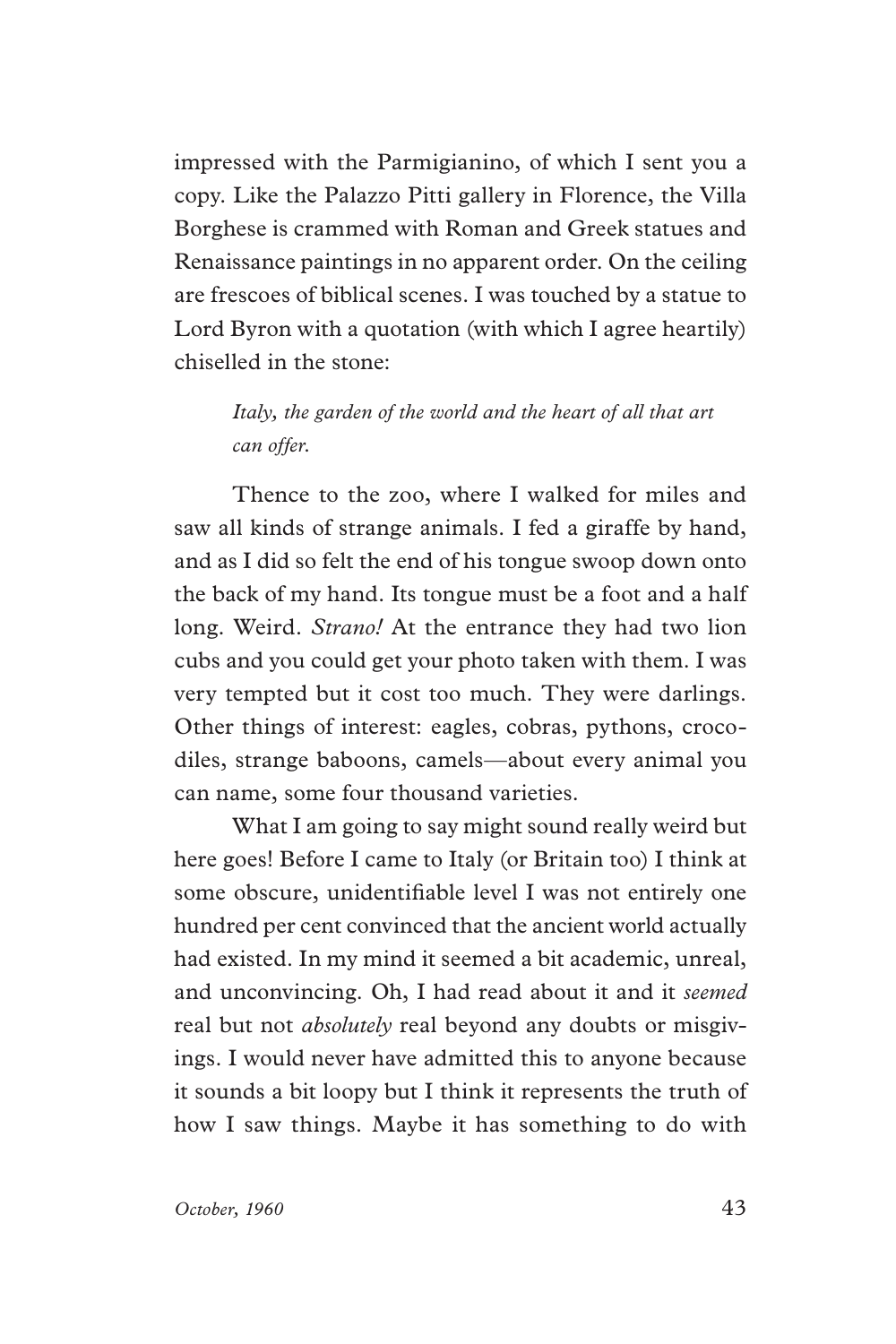having spent my whole life up to now in a pretty remote, relatively recently settled corner of North America. What I am trying to get at here is that in Italy I have experienced things at a gut level, with real physical contact: I have walked in the Colosseum and touched its walls, I have pushed the great door of the Pantheon open with little more than a tap, I have walked the Via Sacra along which Julius Caesar rode in triumph to celebrate his conquest of Gaul. I see myself a little like "Doubting Thomas" who could only be convinced of Christ's wounds by touching them with his fngers. At the moment I harbor no doubts whatever about the reality of these ancient civilizations. I have changed and it has come about through real physical contact. My experiences in Italy are confrming everything I ever read about her ancient past.



*Dr. Leonard Grant, professor of Latin, UBC*

I am so glad that we took those two years of Latin with Professor Grant. As I wander around Rome I think from time to time of the things he spoke of: how the slingers from the Balearics carved insults in the lead projectiles that they slung at their enemy; how graffti by illiterates gives us an important clue as to how Latin was probably pronounced; his detailed description of

the swords, spears, armor, etc. used by Roman soldiers; how Caesar in Spain almost had a mutiny on his hands when he ran out of pasta for his troops.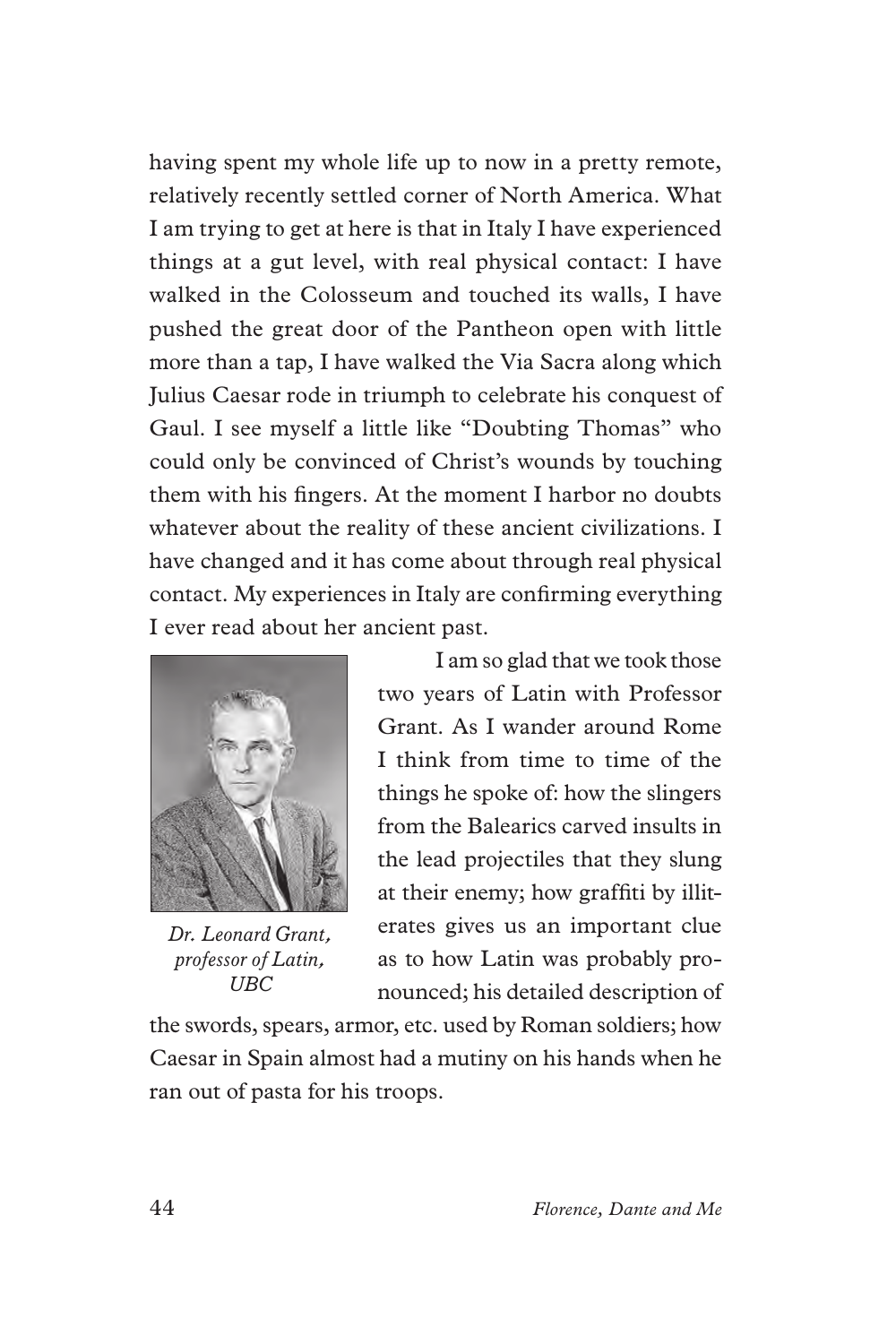Dr. Grant is easily the best teacher I have been lucky enough to study with, ever. For me he represents the high degree of learning and the clear kind of presentation that I want to achieve. Maybe it's signifcant that he taught Latin in high schools before teaching at UBC. I especially appreciate the way he spent fve minutes or so at the beginning of each class reviewing the previous day's lesson. It kept everything fresh in my mind. **[9]**

Here in Rome what has impressed me the most is the Pantheon, a colossal Pagan temple. It's located in a congested part of the city, with narrow streets and few, if any, wide vistas. So you are walking along one of these narrow streets and all of a sudden, Wham! you see the Pantheon. What surprises you is that it appears intact, as opposed to most buildings from ancient Rome which are more or less in ruins. To enter it you push an enormous steel door (twenty feet high? twelve inches thick?) but you don't have to push hard. Just a few fngers will do. This is *really* impressive. What kind of architects were these ancient Romans that they could make this possible? Then you go inside and you look up at the round aperture and through it pours a river of daylight which illuminates the many statues, pagan and Christian, which are located around the inside perimeter. How wise of the Romans to choose a name that no god (except the Jewish and Christian one) could take offense at. Now there's the practical mind at work: the safe approach. More than anything I've seen (with the possible exception of the Colosseum) the Pantheon gives you a feeling of what Rome was like at its peak: its beauty, its grandeur, its mystery.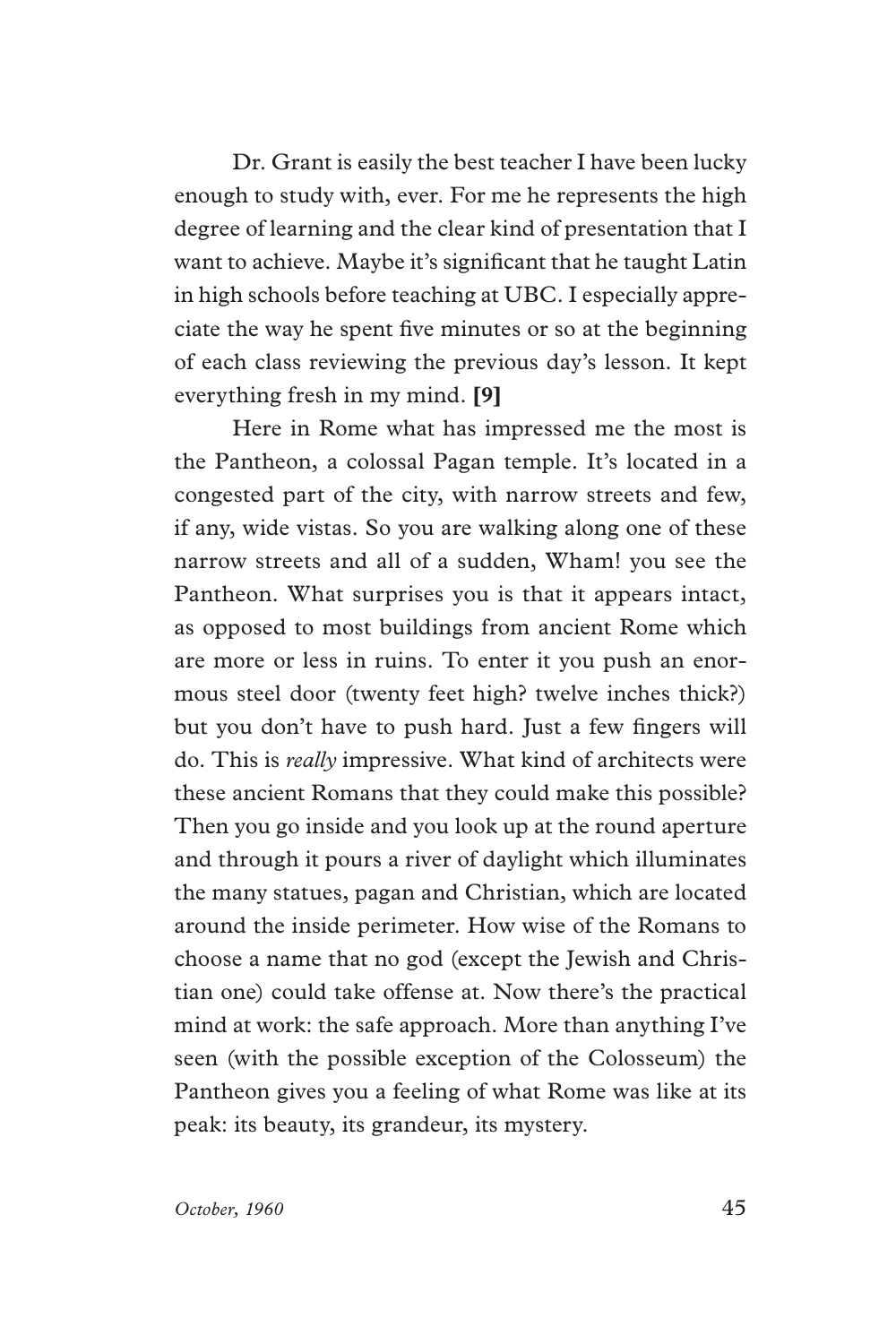

*The Pantheon*

Rome's modern history is also interesting. Natch! I had seen photographs and flm footage of Mussolini standing on the balcony of the Palazzo Venezia and orating to hundreds of thousands of Italians on the square below him. The other day I stood in that gigantic square, looked up at the balcony and imagined what it must have been like to be there in June 1940 when he pledged to fght alongside Germany. I could almost hear him. It gave me a strange feeling.

Yesterday I spent several hours reading CBC [Canadian Broadcasting Corporation] news reports at the Canadian Consulate. I wonder if one can subscribe to them. They are quite informative. The vice-consul was a French-Canadian, a very nice guy and easy to talk to. It is strange how my thinking about Canada seems to have changed now that I am in Italy. From here Canada seems somehow more unifed, whole, and not a series of regions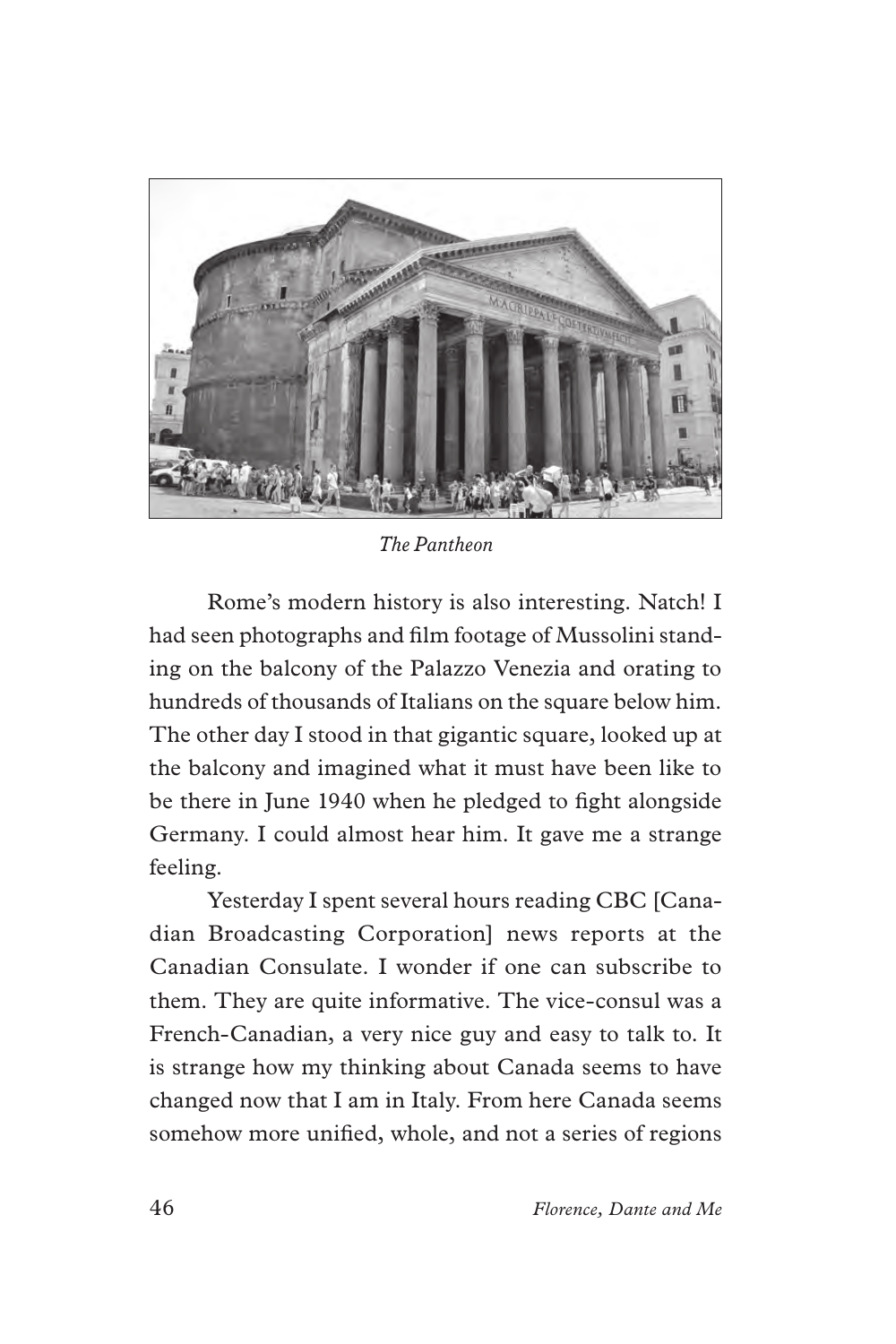spread out from coast to coast who don't really know each other well. Also, and I don't know why this is, I think I am now far prouder of my country than I used to be. I am convinced that a deep love of our native land is not just a tradition which we are brainwashed with but a vital, worthwhile emotion which is like blood for our heart. The next time I hear "Oh, Canada!" played I will sing it with love and pride. I miss Canada at times: big things like having my own car and little things like the White Spot Triple O hamburgers and being able to take a good long hot shower whenever you like. **[10]** But there's a vitality in Italian life that is missing in Canada. You sense it walking down the street, in the proud way that people walk, the care and style with which they dress, the way they tend to express openly their emotions. Then there's the colors of the market, the book stalls—even little things like walking along a back street and hearing through an open window some music lover practicing the piano or violin. I shall miss these things when I am back in Canada. I am leaving for Florence in the morning. I plan to fnd suitable digs and enroll at the university.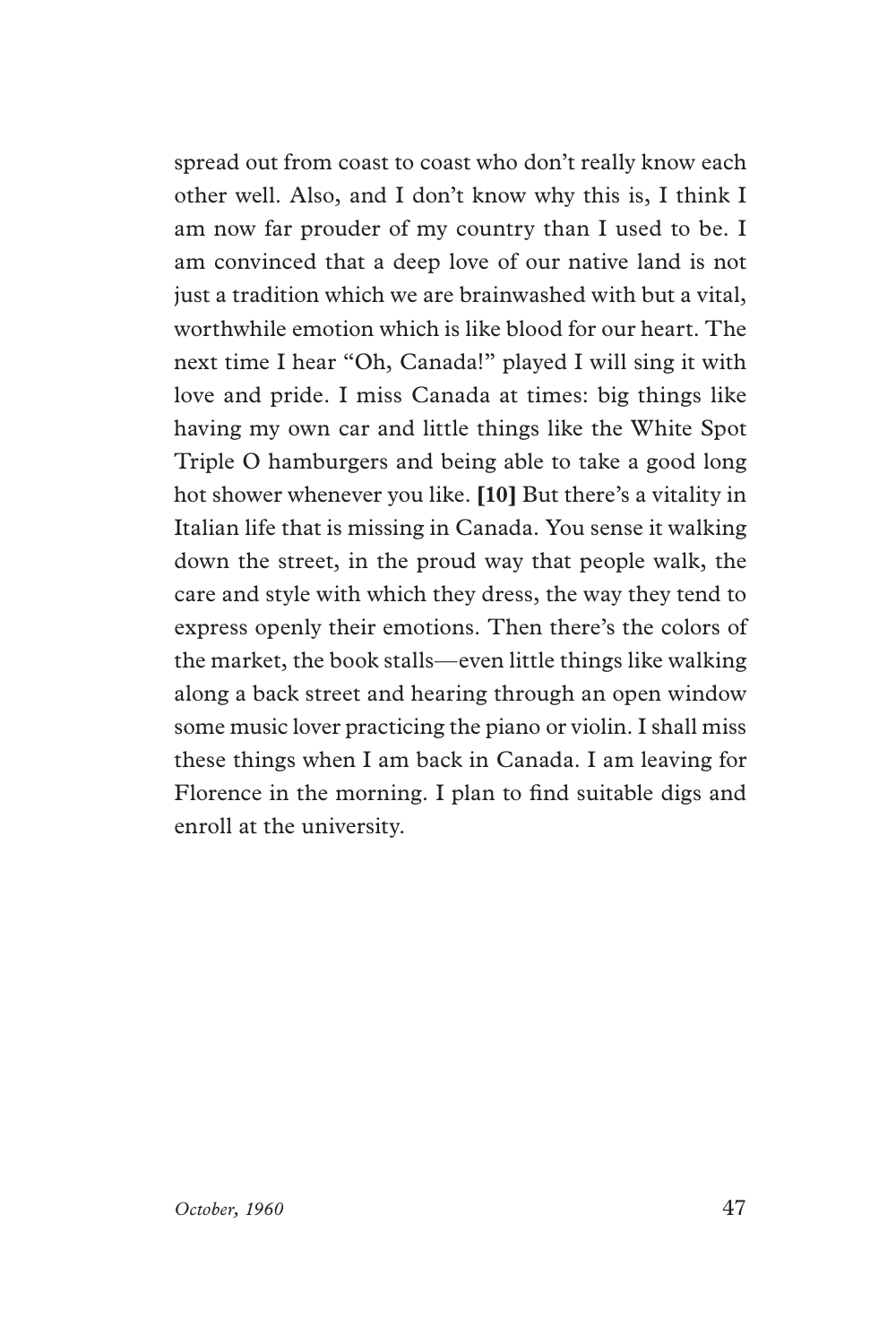for only ffty lire (eight cents) each. The libretto Italian is often very antiquated and hard to follow, especially the one to *Il Trovatore.* **[13]**



*World War II. Italian partisans fghting in San Frediano*

The other day I bought a much better bike. Thank God! The old one was a real clunker. This one is a real racing bike and painted a lovely robin's egg blue. It just fies! Three gears! And only 12,500 Lire (\$20.) I bought it from Ede's niece's husband, Signor Sgherzi, a friendly guy who makes fne furniture in his big workshop on the Lungarno a mile or so down the river from me. He specializes in *genuine* eighteenth century French furniture.

When I went to pick the bike up at his shop I noticed some scary photos on the wall. These showed a group of Italians, (men, women and children) with hands up and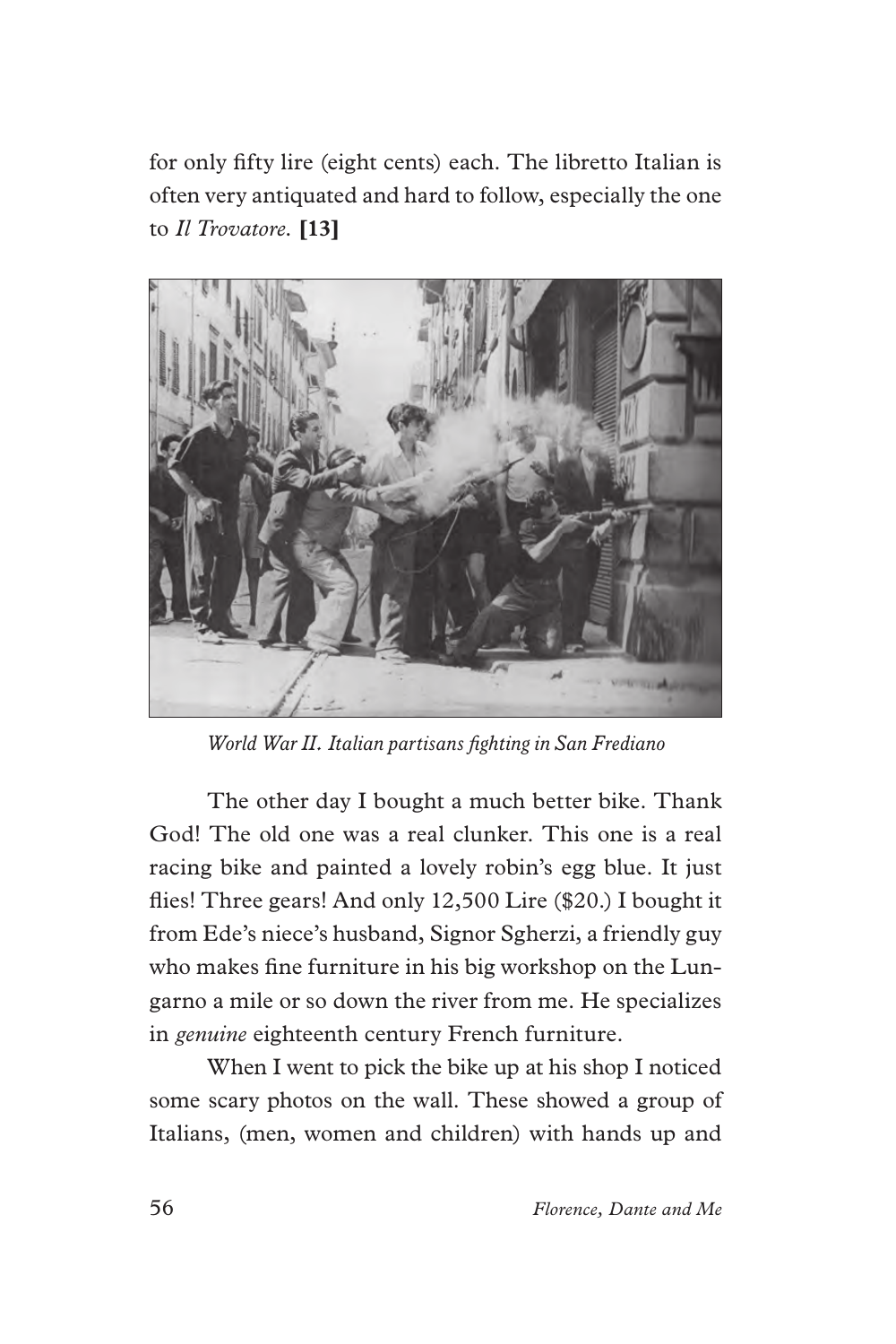frightened faces being herded by very tough-looking, armed German soldiers towards a ditch where they will all be shot. This happened near here out in the countryside somewhere. You get a horrible feeling of helplessness and terror looking at photos like this but it's the reality of what happened in 1943 when Italy capitulated and the Germans took over. These photos were framed and they were up on that wall to honor the dead. No hiding the horrors of the war for these people! They lost friends and family. Maybe the most terrifying thing about those days is that people often couldn't tell whether they were talking with an anti-fascist partisan or a Fascist. I have heard that to avenge themselves for one German soldier killed the Germans would kill twenty or more people, often chosen at random. Twenty Italians would be rousted out of their homes then herded off somewhere, shot and left to rot in large hole in the ground. The brilliant Florentine, Machiavelli, would have seen the logic to it: if you can't rule by love, use terror. I have found an excellent magazine with authentic photos of the civil war in Florence (1943-44) and will show it to you when I come home. It's hard to imagine that these horrible things happened just sixteen years ago. I looked carefully at Signor Sgherzi's photos but didn't comment or pry because I thought it might be something personal that he defnitely would not want to talk about with a stranger.

This spring I hope to take many trips with this bike into the Tuscan countryside. So many little hamlets and green valleys to explore!

[A note from 2017: The photo below is similar to the one I saw in Signor Sgherzi's workshop. The sign says *Sono*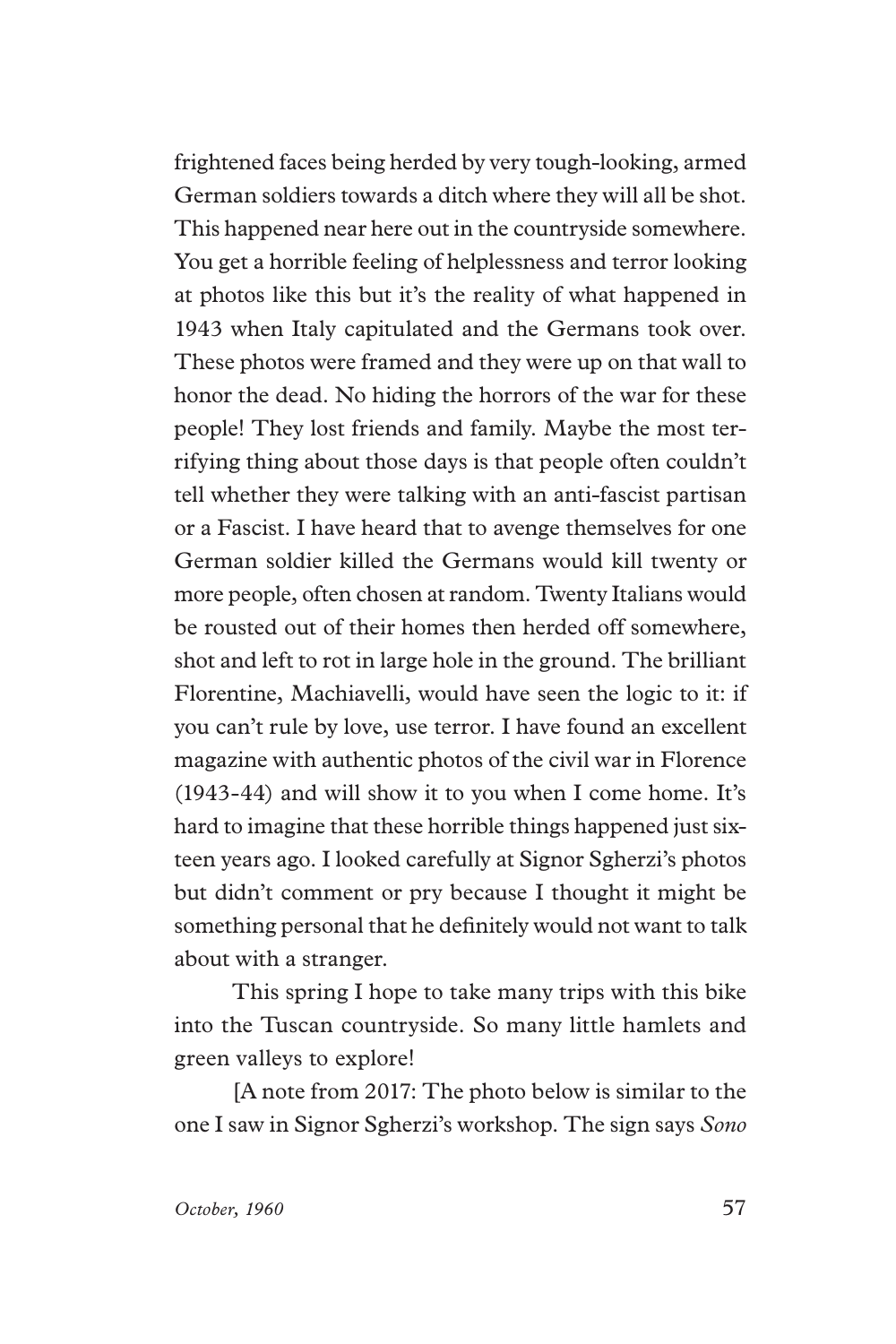*questi i liberatori d'Italia oppure sono i banditi?* (Are these the liberators of Italy or are they bandits?) Some of these young men were probably partisans, some deserters from the Italian armed forces.] **[14]**



*Italians being led out of town to be shot*

I have seen two powerful movies on Italy in World War II and they are both 'musts'. The frst is *Roma, Città Aperta* which gives a good idea of how the Nazis operated, especially how their agents weasled information out of naive Italians by pretending to be their friends, or simply had them tortured. The title is ironic: the city is not open in any sense; it is entirely under the Germans' brutal control. The second movie is *Paisà,* a series of six stories (or better, vignettes), of the allied army as it makes its way up the peninsula: the south coast of Sicily, Naples, Rome, Florence, a monastery somewhere in the mountains, and fnally the marshy area of the lower Po River. The segment that takes place in Florence really fascinated me because it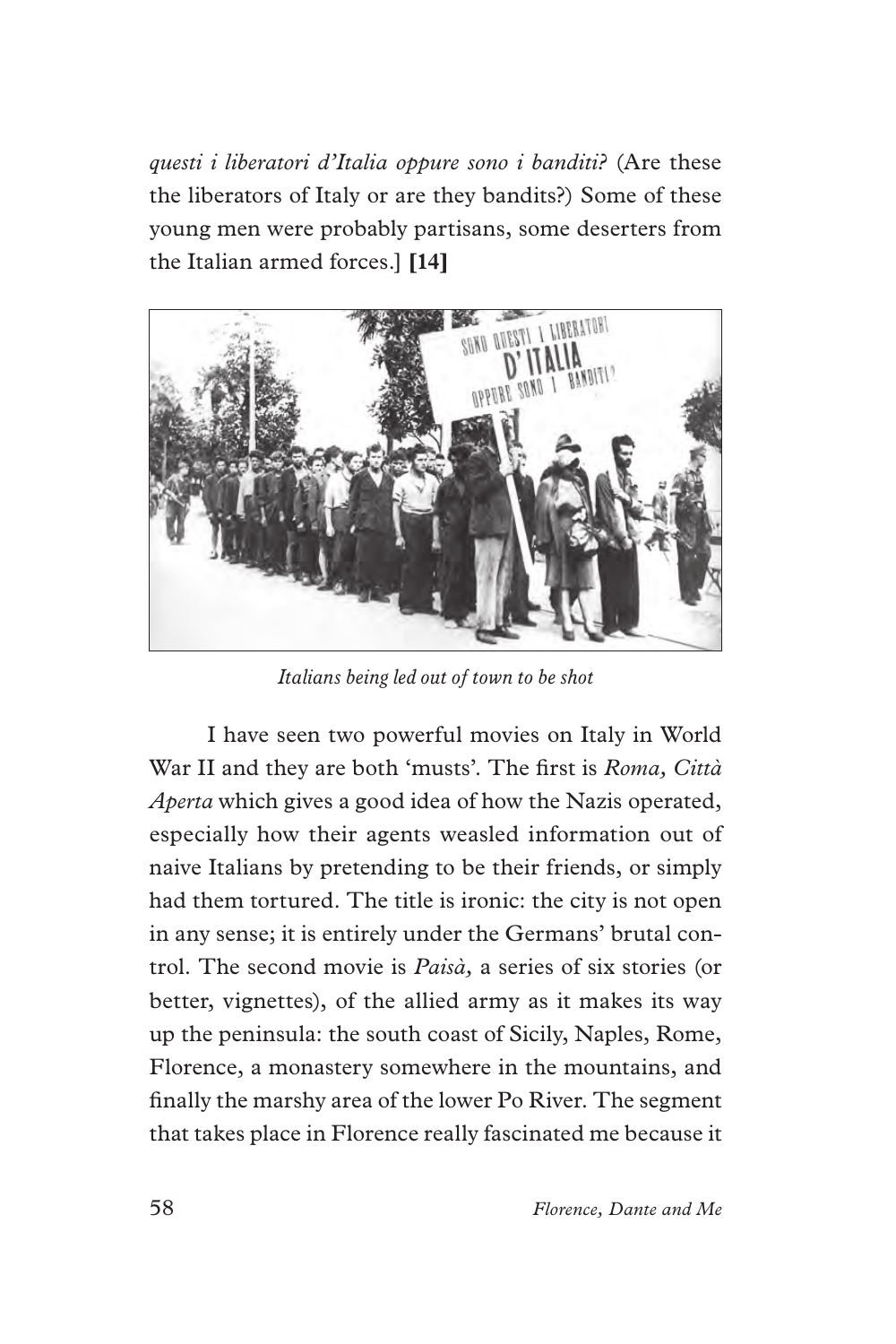was shot right here during the war. This is one of the things that makes the Italian "neo-realist" movies so powerful much of the footage was flmed under the very nose of the German army. Anyway, see them if you can! The director of both is Roberto Rossellini who was once married to Ingrid Bergman.



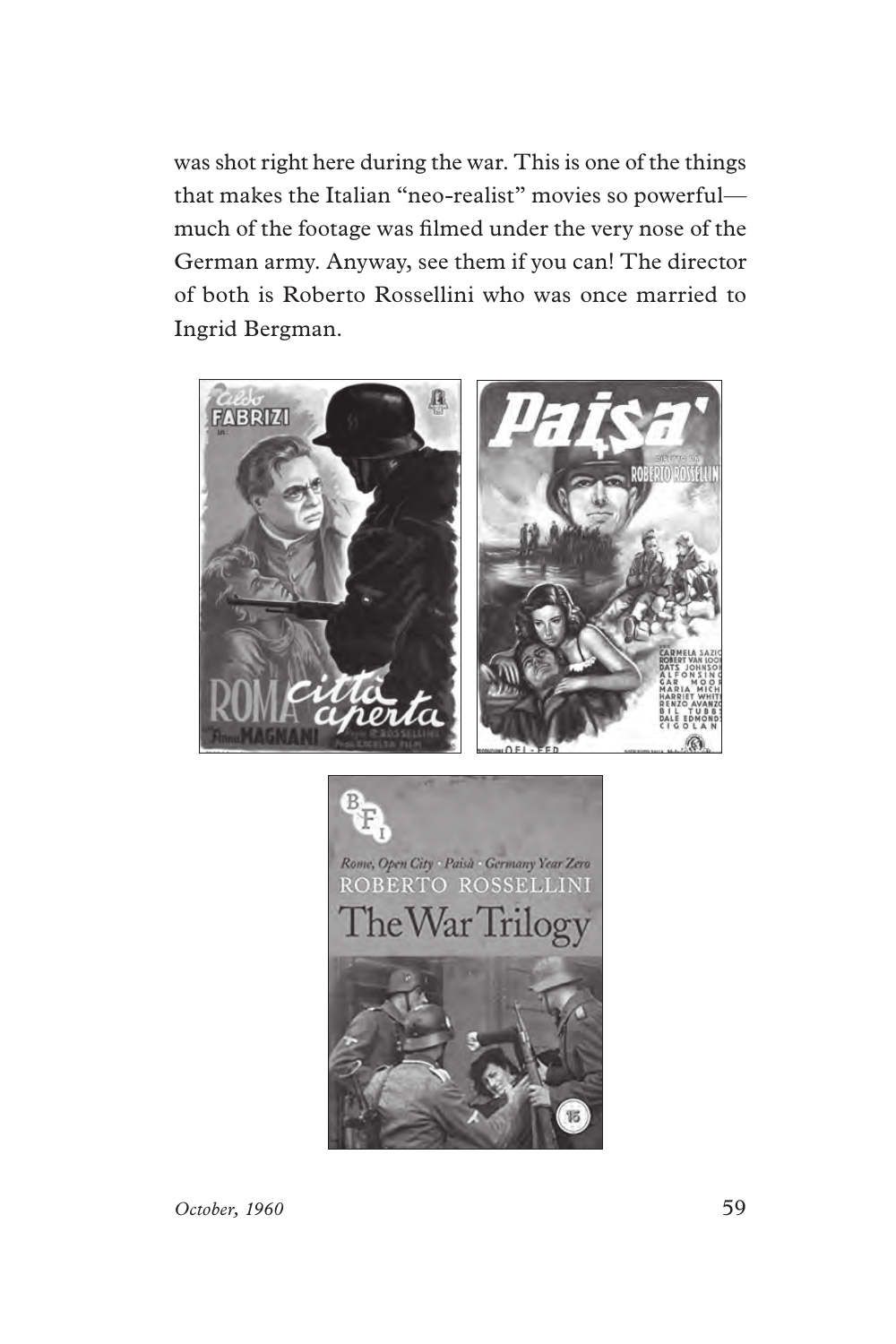I enjoyed your last letter. Strange that you should suggest we try thought exchanges from a distance. I thought of this same idea just the other day. Let's experiment with this as soon as I fnd out the exact time difference. I think it might be eight hours.

Thanks so much for typing up extracts from these letters and showing them to a few of our friends, including several university professors (Yikes!). I simply have not had much time to write anyone other than you. In times to come these letters will serve as a reminder of my year in Italy and, who knows? maybe they will become the source of a book. I wonder if there are other students who have chronicled their year's stay in another country.

Right now I can hear Gino practicing scales on his violin at breakneck speed. Very impressive. The training at the Naples Conservatory must be very intense.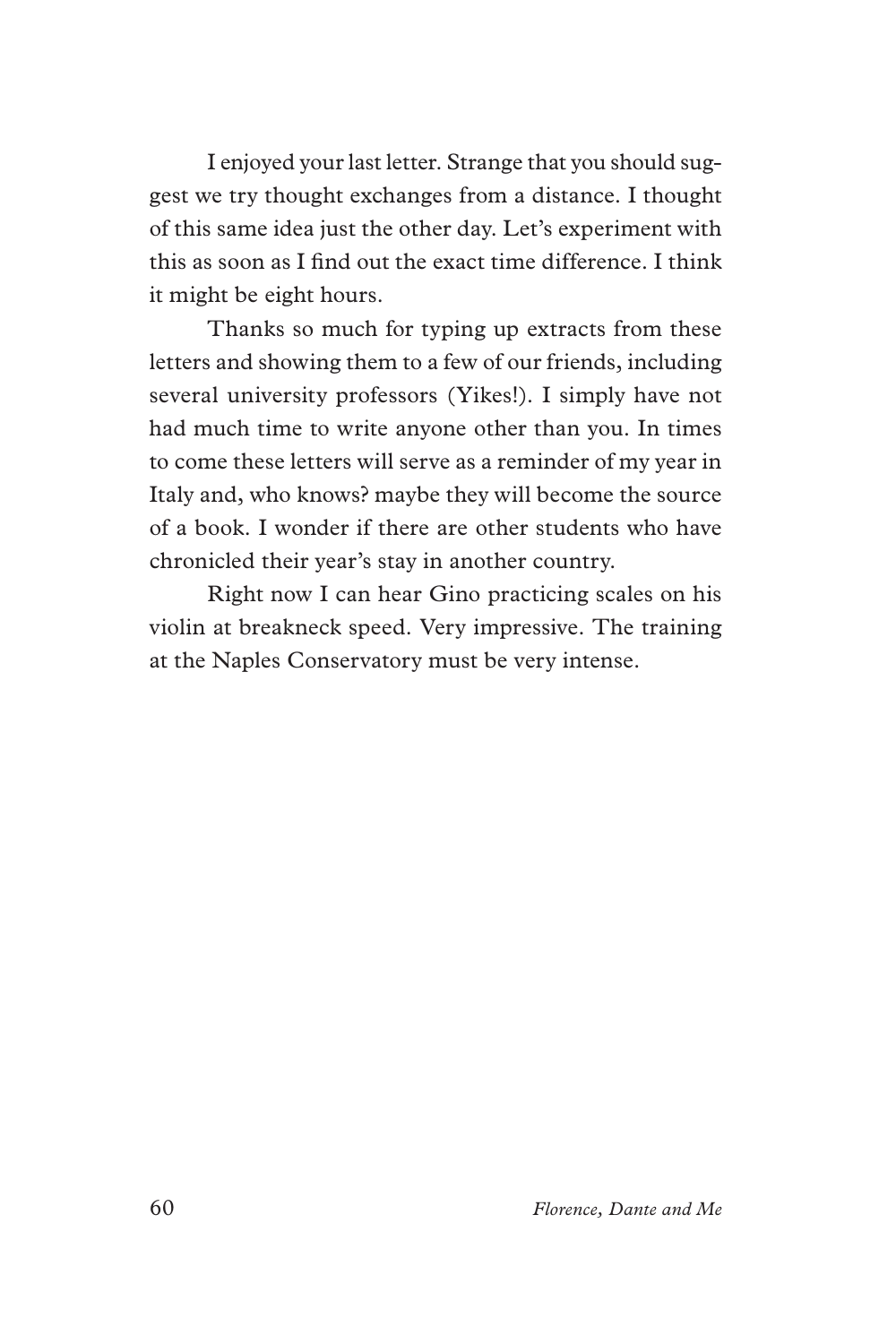### *March 22, 1961*

#### *Hello, my Love,*

The singing lessons are so much fun. The Maestra was telling me that she had a student once (a bass) who had only one good note, but it was a wonderful note and she could see what it might become. So they worked on exercises for a few years and at the end of that time he had the voice of a real opera singer, a good one, and his range was a couple of octaves. Yesterday I arrived a bit early for a lesson and she was just fnishing a lesson with her nephew who is in his mid-twenties, tall and slim, with a goatee. He's a real basso and they were going through the part of Ramfs, the high priest in *Aida.* So powerful is his voice that with certain phrases the whole apartment shook and glasses rattled in the cupboard (my hair just about stood on end, and my eyes bulged out of their sockets!).

Sì, corre voce che l'Etiope ardisca sfdarci ancora, *Yes, the rumor is circulating that the Ethiopian is daring to challenge us again,*

E del Nilo la valle, e Tebe minacciar. *And threaten the valley of the Nile and Thebes.*

Talk about attentive and exacting! I am allowed to get away with *niente, nothing.* Not one incorrect note. She also has a great imagination (with humor) and will say (We always speak in Italian) things like. "Roberto, sing it again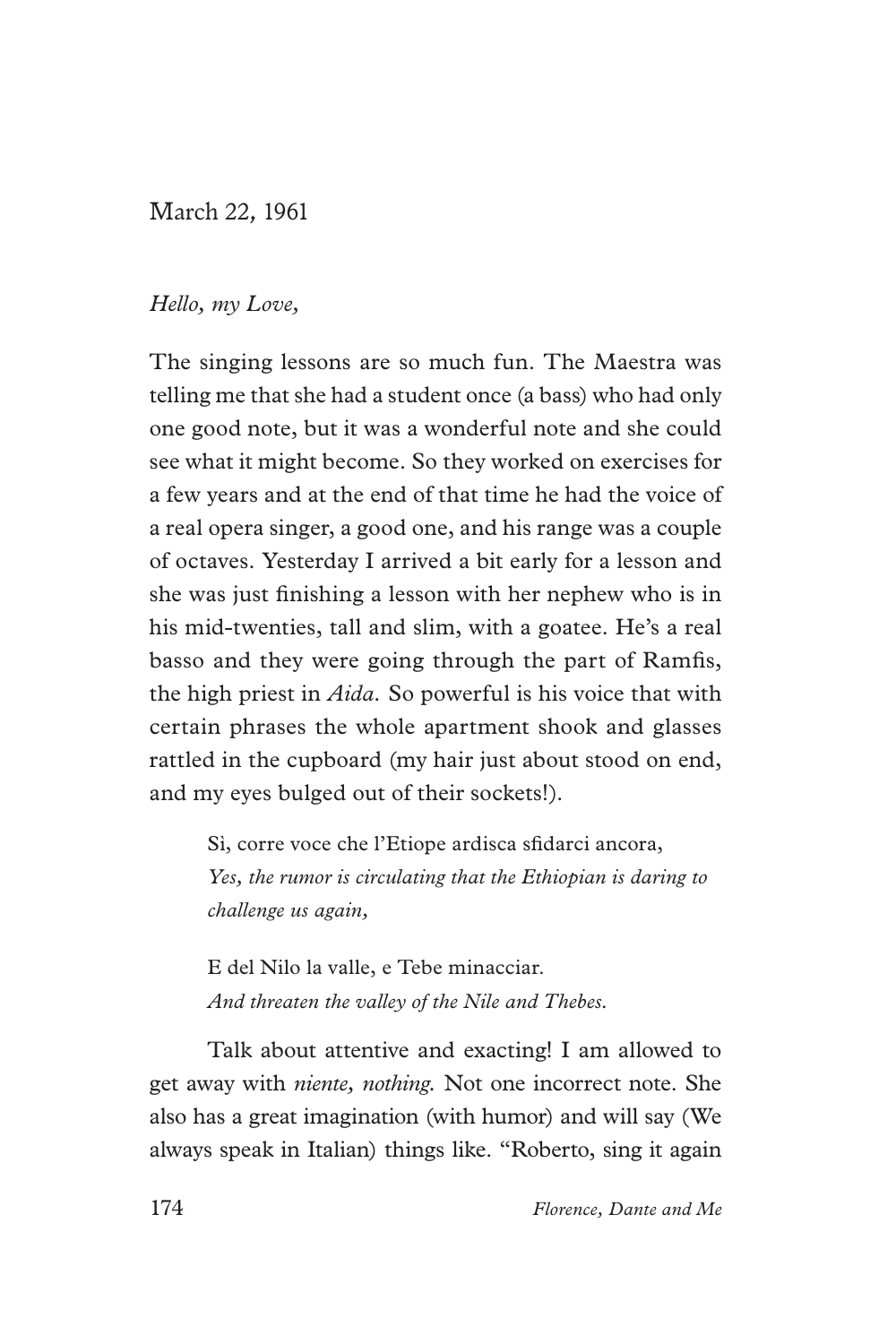and this time look out the window and pretend that your voice must carry across the Arno to Piazzale Michelangelo!" Or she'll say, "Roberto, fetch that silver plate and we'll use it as a mirror." Then she proceeds to point out something amiss in my breathing or pronunciation. We get along famously. She is such a classic Florentine: articulate, quick-witted, and a bit blunt and satirical. Her language is spiced up with imagery and colorful slang. These lessons are not cheap, but I am really fortunate to have found a teacher of her caliber.

On Saturday I took the train to Siena as part of my "Get to know Tuscany" series. As we headed south to Siena I could see far to the east the fourteen towers of San Gimignano. They look mysterious and beckoning. I haven't visited San Gimignano yet but I will. From the train window I saw three peasants dressed in black walking along, one with fowers, looking like phantoms from another century, characters out of *I Promessi Sposi*. How I'd like to stay and work with a peasant family for a few weeks before coming home! They look so industrious and contented in their work. The Tuscan countryside is incredibly beautiful. I could see a few trees already in blossom and it's getting warm.

On Saturday night I went to a recital of a German soprano at the Chigiana Music Academy, which is apparently famous. Segovia teaches guitar there in the summer. The Siena cathedral is imposing and unusual: gothic with contrasting black and white blocks of marble. I read somewhere that it inspired Wagner's *Parsifal*. There is a library attached to the cathedral and its walls are frescoed by Pinturicchio. What a beautiful way to decorate a library!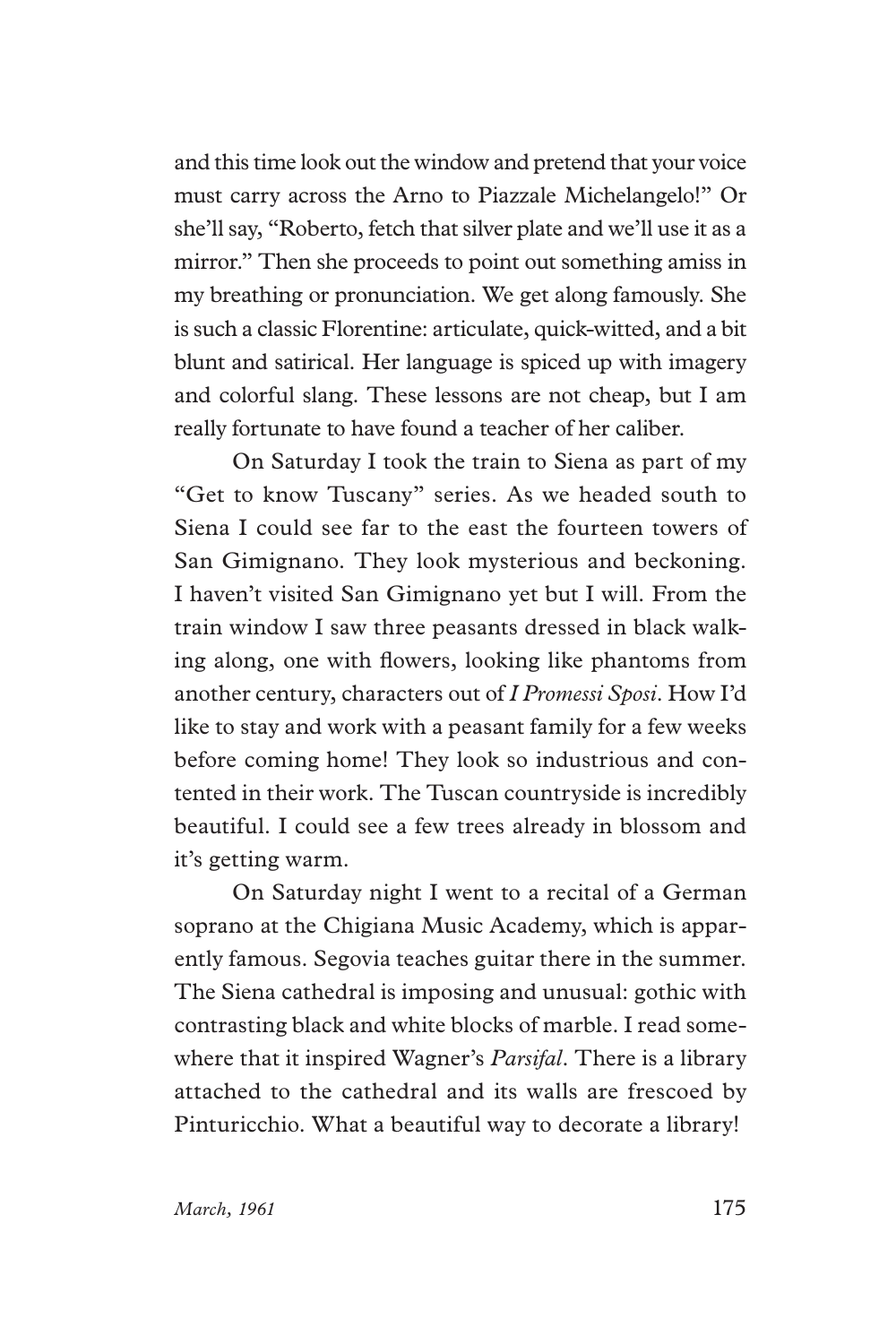

*Siena as seen from the north-east*

176 *Florence, Dante and Me*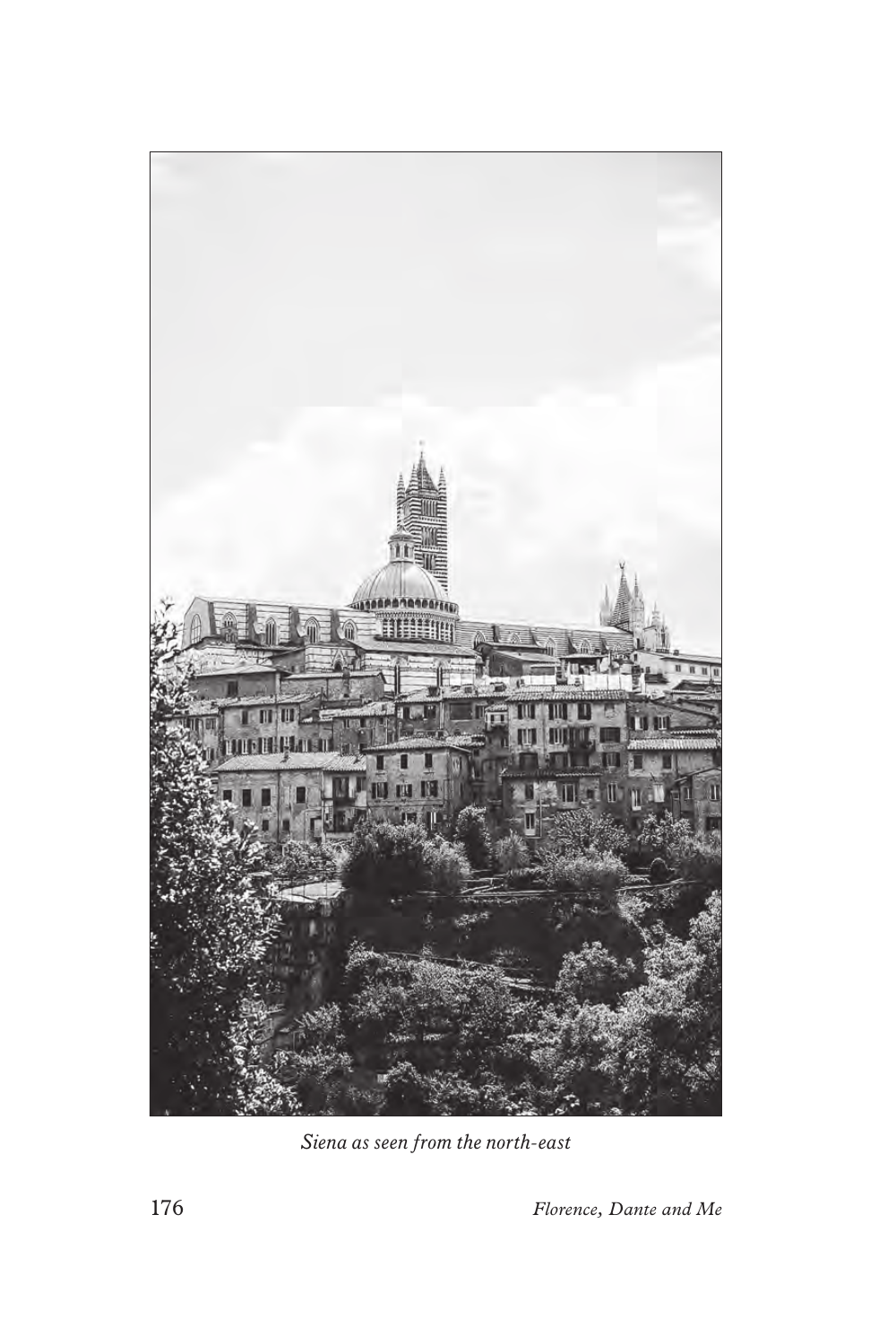A little old lady with a shawl on her head showed me Ghiberti's and Donatello's works in the baptistry. When I frst looked at her I thought that she might be a *contadina* and that I might have a hard time understanding her dialect. To my surprise, when she opened her mouth to speak her Italian was crystal clear and like something out of a textbook. Maybe it's for good reason that I have heard people say that the Senesi speak the purest Italian. She was so thankful when I gave her a one hundred lira tip. I was glad to give it to her.



*Siena: Piazza del Campo and the Torre del Mangia*

Sunday I climbed the three hundred ffty foot *Torre del Mangia* (part of the Palazzo Pubblico or town hall) in the center of the city. The tower dwarfs any I have seen in Italy. I went up hundreds of winding, worn, and slippery steps, craning and dodging to avoid knocking my noggin against protruding parts of the staircase, stooping for low passageways, and every once in a while catching sudden